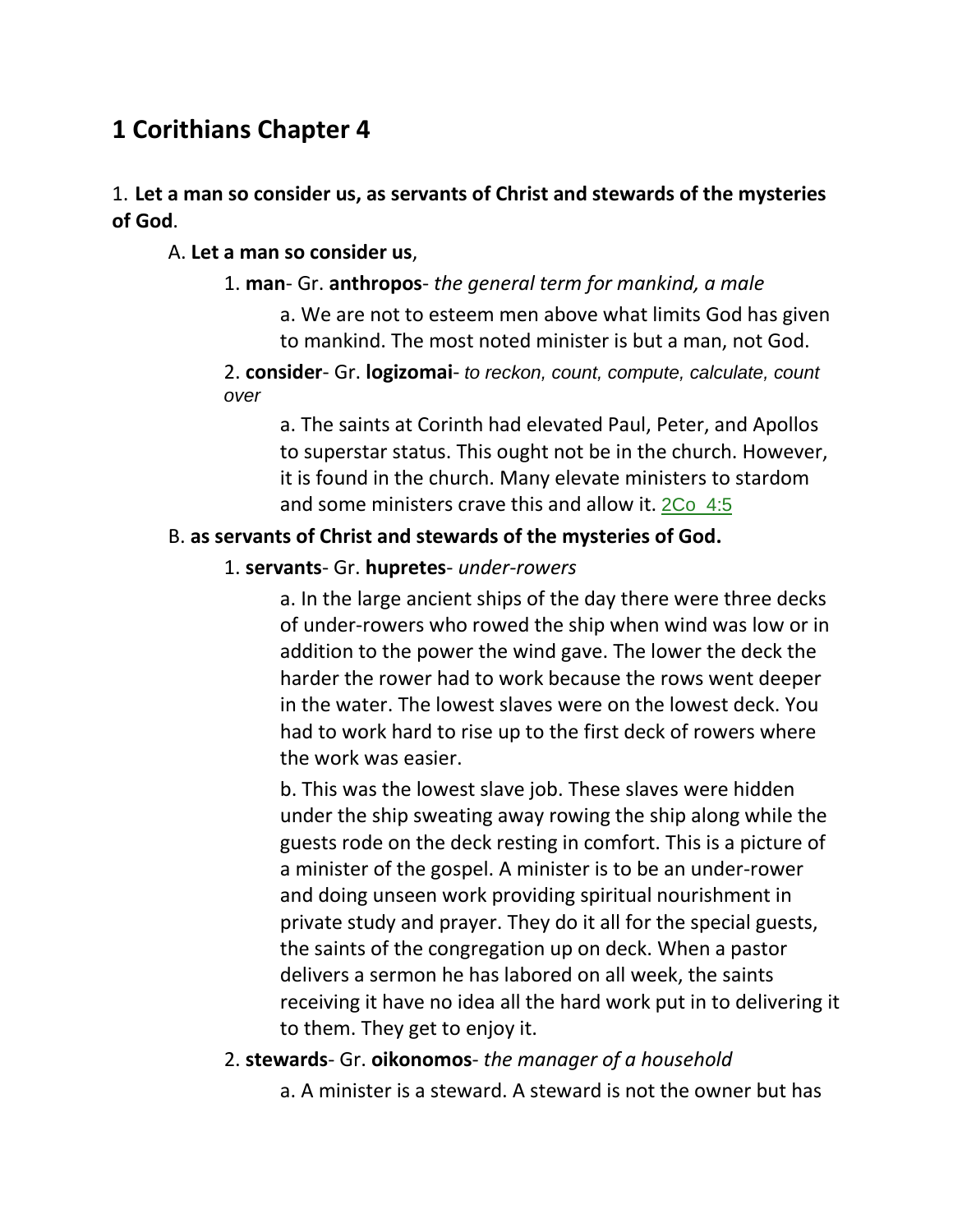been entrusted by the owner to take care of what was entrusted to him.

b. A minister or pastor does not own the flock. They are owned by Jesus. They are to minister to, protect, and bless those entrusted to them. Many pastors are way too protective of "their" sheep. They are not their sheep! They are Jesus' sheep.

c. The higher a man or woman is elevated in Christian service it is only a platform to be a servant to a greater capacity and to serve more people. It should never be found in a Christian minister an air of superiority or demanding servanthood from others under them.

3. **mysteries**- Gr. **musterion**- *a matter to the knowledge of which initiation is necessary; a secret which would remain such but for revelation*

a. The apostles were given the mysteries of the New Covenant. They were first given to Paul and the other apostles of the Lord. They were given stewardship of those mysteries.

b. The pastors and ministers today are also stewards of the mysteries of the New Covenant. They must know those mysteries and faithfully teach them and practice them in front of the saints.

#### 2. **Moreover it is required in stewards that one be found faithful.**

A. **required**- Gr. **zeteo**- *to seek in order to find, to seek, i.e. require, demand*

1. Faithfulness is not only something to be looked for in a leader in the ministry, but also something that is required if they be a good and effective one.

#### B. **stewards**- Gr. **oikonomos**

1. No man has their own ministry. They are given a part of Jesus' ministry to be a steward over.

#### C. **found**- Gr. **heurisko**- *to be found, i.e. to be seen, to discover*

1. Faithfulness can be counted and can be found. You can discover people being faithful by watching them or catching them doing what they are supposed to be doing with excellence when they did not think anyone was watching them. Even if man does not see them,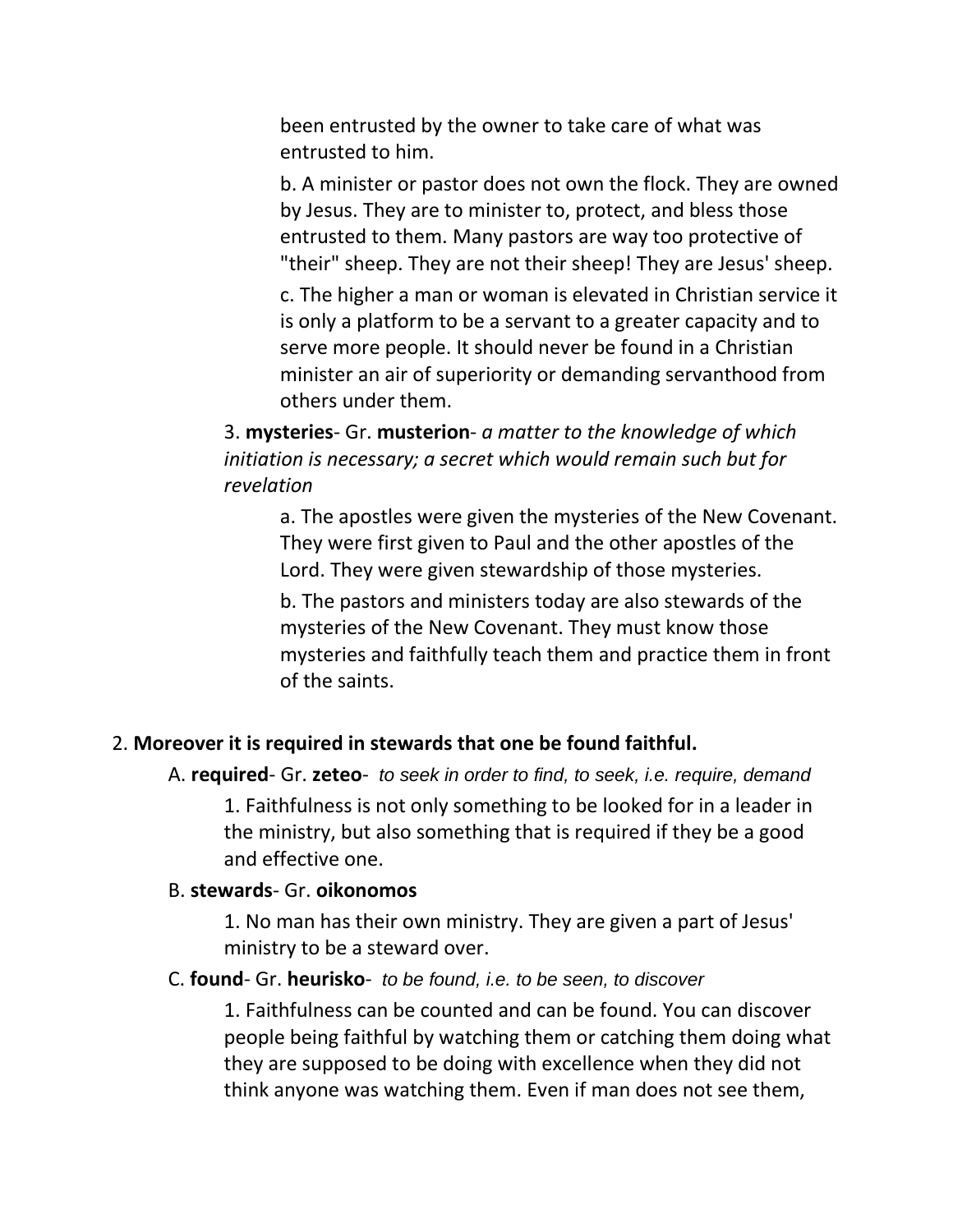God does. He ultimately is the one who promotes people. If you are serving somewhere then do it with your whole heart even if you think no person is watching. God is and He will promote you!

D. **faithful**- Gr. **pistos**- *trusty, faithful, easily persuaded* [*by God's Word*], *believing*

1. A person who is faithful in God's eyes is one who is believing in Him and His Word. Those that trust God are the most faithful people there are!

2. God counted Paul faithful and put him in the ministry.  $1$  Tim.  $1:12$ 

a. Faithfulness can be counted. You can count how many times and how often someone carries out what was given to them. Faithfulness is quantifiable.

3. It is a wonderful thing to be called a faithful minister. Col\_1:7, Col\_4:7

4. No one starts out in leadership in the church. You start being a deacon or servant. Once you prove faithful in this you will be promoted to eldership.

3. **But with me it is a very small thing that I should be judged by you or by a human court. In fact, I do not even judge myself.**

A. **But with me it is a very small thing that I should be judged by you or by a human court.**

1. **very small**- Gr. **elachistos**- *smallest, least*

2. **judged**- Gr. **anakrino**- *to investigate, examine, enquire into, scrutinise, sift, question, judge*

a. There are three main Greek words for judge in the NT- **krino, anakrino,** and **diakrino**. **Krino** means *to pass judgment or condemn*. **Anakrino** means *to investigate or examine*. **Diakrino**  means *to discern between right and wrong*. Christians are not to judge [**krino**- condemn, pass judgement upon] others. Matt. 7:1 However, we are called to judge [**diakrino**- *discern between right and wrong*] actions and fruit based upon the Word of God.

b. Here Paul uses the Greek word for examine- **anakrino**. It was the smallest thing there was to Paul to be examined by mere flawed humans. Humans have a very limited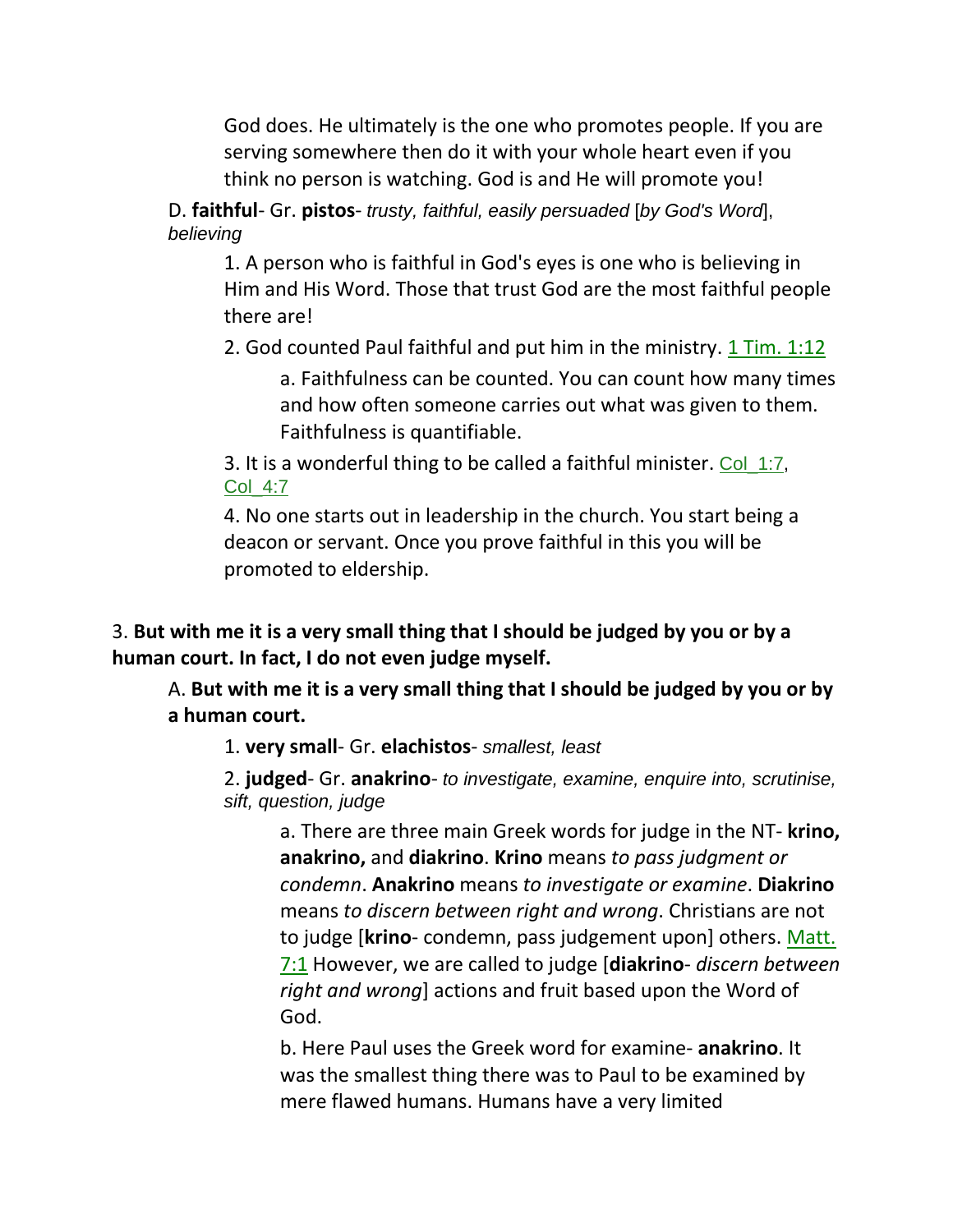understanding and view of all facts and all that is in the human heart. They will give false judgment every time if they try to fully examine someone else.

c. We are called to judge [**diakrino**- *discern between right and wrong*] others fruit and our own actions as right or wrong in light of the scriptures.

### 3. **by you**

a. The carnal Corinthians.

## 4. **human court**- Gr. **anthropinos hemera**- *human day or court*

## B. **In fact-** Gr. **alla-** *but, rather*

## C. **I do not even judge myself**

### 1. **judge**- Gr. **anakrino**

a. We cannot fully examine our own selves because we don't have all the facts and don't even fully know the full extent of what is in our own heart. Only God does.

b. 1 Cor. 11:31 does say we are to judge [**diakrino**- *discern between right and wrong*] ourselves so we are not judged [**krino**- *condemned*] with the world. We are not called to fully examine ourselves [**anakrino**] or to condemn [**krino**] ourselves. We are called to evaluate our actions in the light of the Word of God and discern [**diakrino**] if those actions are right or wrong. If they are wrong they should be confessed and repented of.

### 2. **myself**

a. God is our only true Judge. We can judge our actions as right and wrong based upon the Word, but we can't accurately judge ourselves and heart. We will be judged at the Judgment Seat of Christ. 1 Cor. 5:10, 1 Cor. 3:10-14

## 4. **For I know of nothing against myself, yet I am not justified by this; but He who judges me is the Lord.**

A. **For I know of nothing against myself,**

- 1. **know** Gr. **suneido** *to be conscious of*
- 2. **nothing** Gr. **oudeis** *not one thing*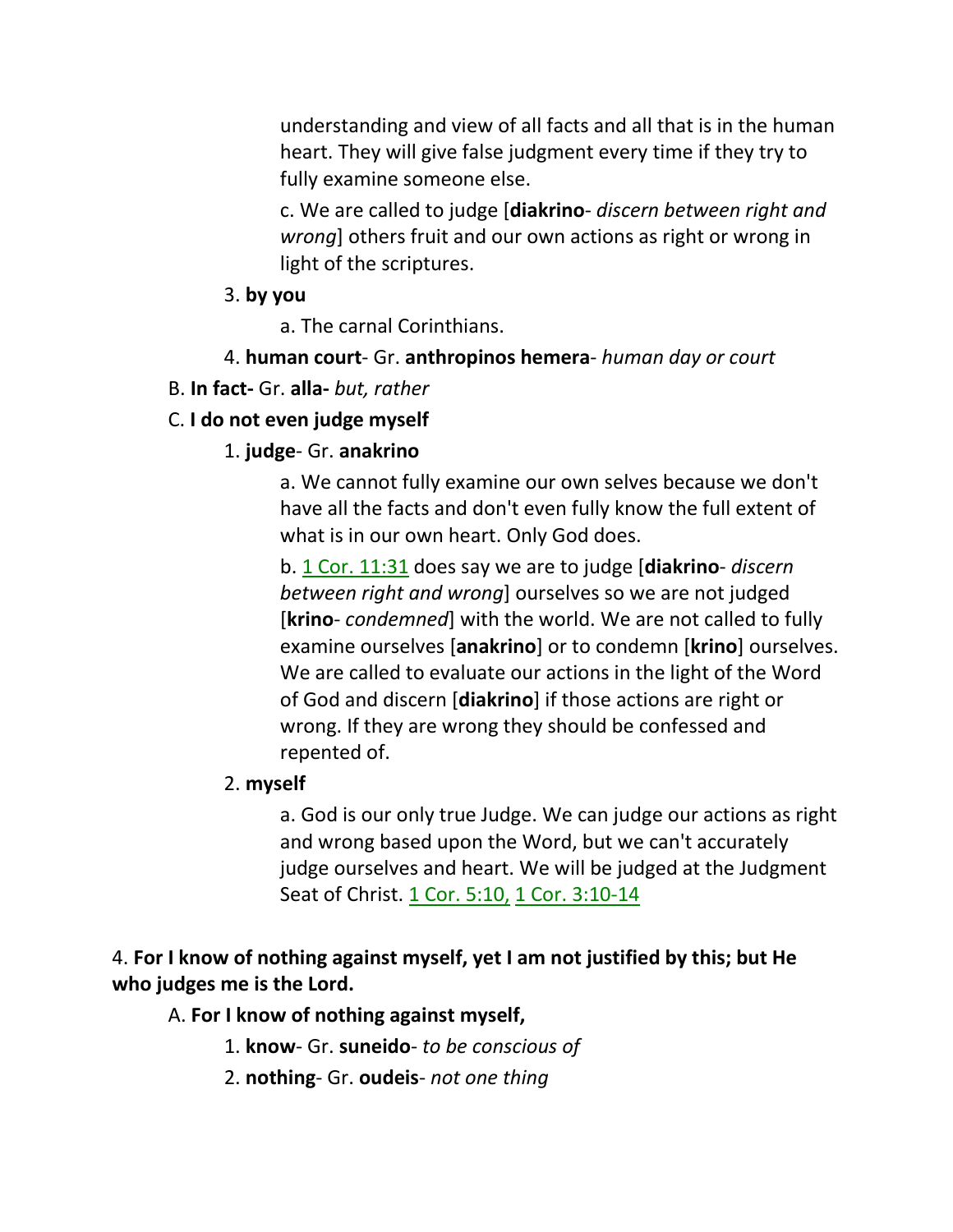## 3. **against myself**

a. This is amazing the Paul said that he was not conscious of anything against himself. He had a clear conscience. This was the man who imprisoned and killed Christians for fun. Paul had such an understanding that he was a new creation and all those old things before he was saved passed away into the grave. He was a new person, righteous and holy.

## B. **yet I am not justified by this**;

## 1. **justified**- Gr. **dikaioo**- *acquitted, declared innocent*

a. Just because we are not conscious of any sin in our life does not mean we don't have any. Sin is anything against the nature and purposes of God. There are some areas where we don't have the light of God's truth shining upon. These areas can have sin and we not know about it.

### C. **but He who judges me is the Lord**

1. **judges**- Gr. **anakrino**- *to investigate, examine, enquire into, scrutinise, sift, question, judge*

a. Only the Lord has the ability to fully examine, investigate, and scrutinize every part of our life and heart. No man can do this accurately. We can't even do this accurately!

b. All believers will stand before the Lord at the Judgment Seat of Christ.

### 2. **Lord**- Gr. **kurios**- *master, owner*

a. Jesus is our Lord, owner, and master

# 5. **Therefore judge nothing before the time, until the Lord comes, who will both bring to light the hidden things of darkness and reveal the counsels of the hearts. Then each one's praise will come from God.**

## A. **Therefore judge nothing before the time,**

1. **judge**- Gr. **krino**- *to sentence, condemn*

a. We are to judge- **diakrino**- *between what is right and wrong*  but not judge- **krino**- *to pass sentence and condemn*. Only God is to do that.

- 2. **nothing** Gr. **ti me-** *anything*
- 3. **time** Gr. **kairos** *a set time or season*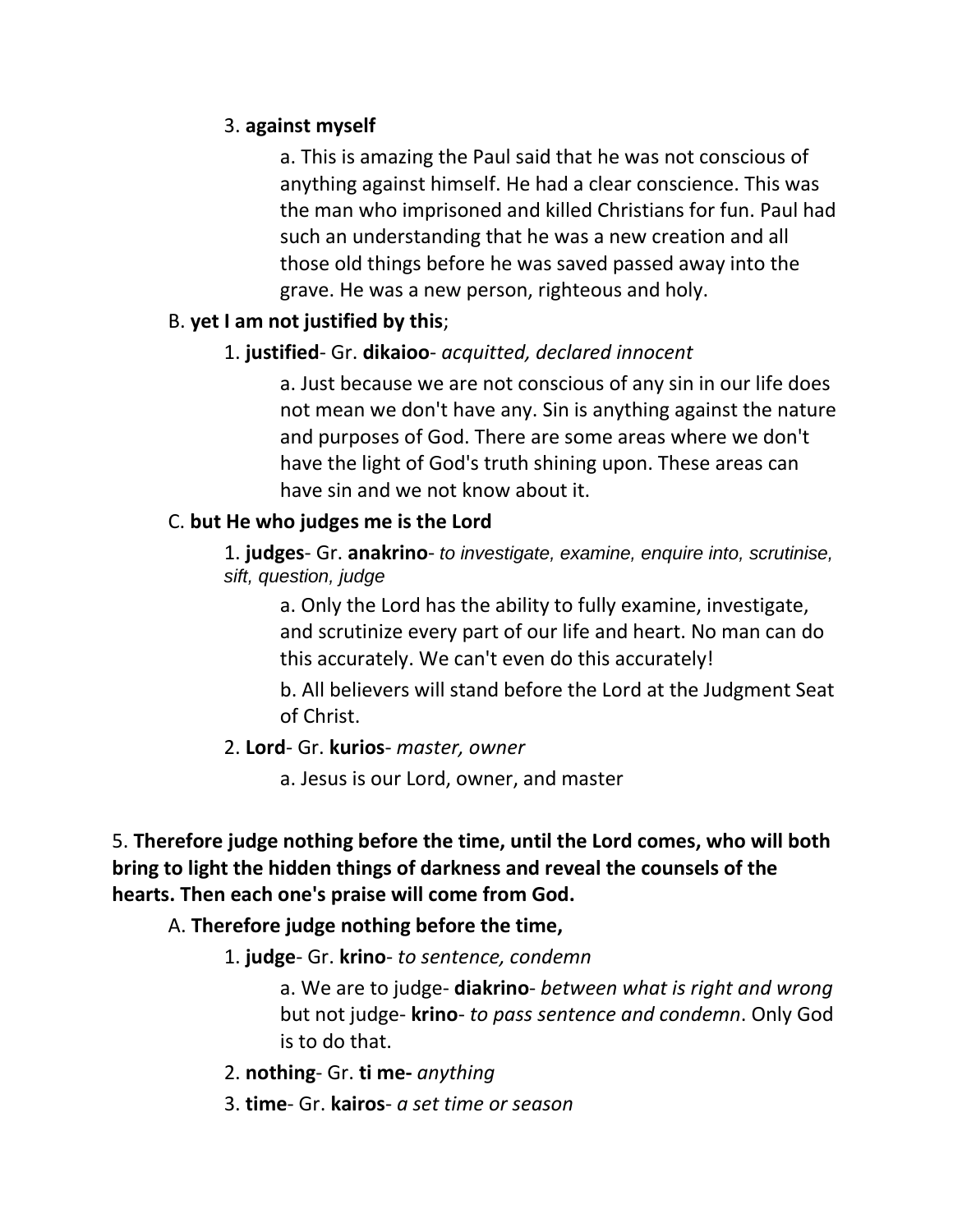a. There is a set time Jesus has set to judge all believers. It is at the Judgment Seat of Christ.

### B. **until the Lord comes,**

### 1. **comes**- Gr. **erchomai**

a. This is His coming for the church. We will be taken to heaven with Him and will go through the Judgment Seat of Christ. We then will return to the earth with Him to rule and reign with Him during the Millennium.

# C. **who will both bring to light the hidden things of darkness and reveal the counsels of the hearts**

1. **bring to light**- Gr. **photizo**- *to light, give light to, illuminate, shine upon*

### 2. **hidden things**- Gr. **kruptos**- *concealed things*

## 3. **darkness**- Gr. **skotos**

a. This verse is speaking of the Judgment Seat of Christ, but God will do this now if we ask him to help us with the darkness of our life and things we seem to not be able to get over. He comes by the light of the Spirit and reveal the hidden things [lies, shame, hurt] of darkness in us and reveal the wrong beliefs and thinking that has held us bound.

4. **reveal**- Gr. **phaneroo**- *to make manifest or visible or known what has been hidden or unknown, to manifest, whether by words, or deeds, or in any other way*

### a. Rom. 2:16

5. **counsels**- Gr. **boule**- *counsel, purpose, design, determination, decree, by impl. secret thoughts, cogitations of the mind*

### 6. **hearts**- Gr. **kardia**

## D. **Then each one's praise will come from God.**

## 1. **each one**

a. God will have some praise for every believer even if it is just good job on accepting my Son!

## 2. **praise**- Gr. **epainos**

a. Some are shocked that God would or does praise us, but He does! Rom. 2:29 It is not in any aspect of the idea of worship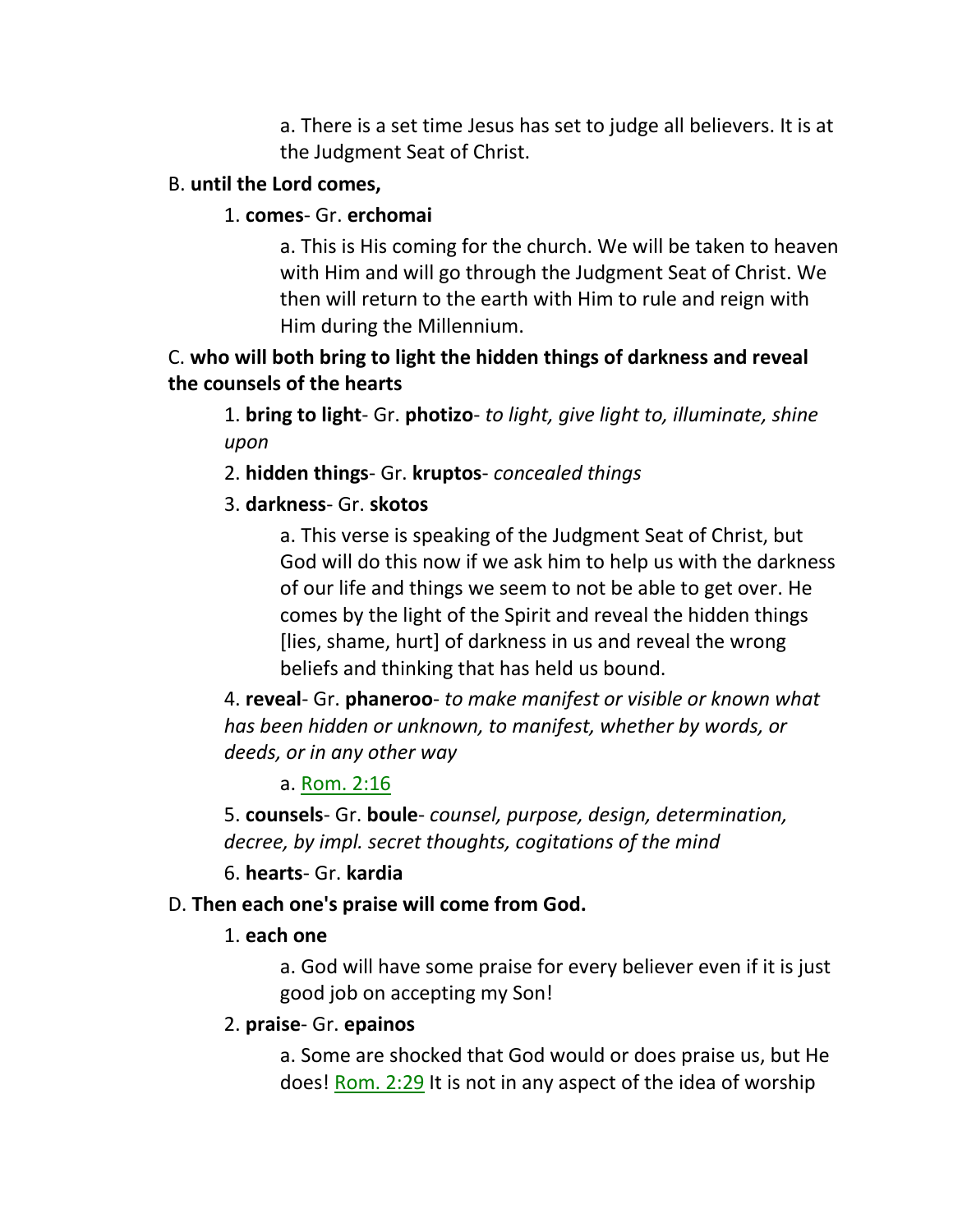like we have with the word praise, but God does commend us and even thanks us for what we do.

#### 3. **from God**

a. The praise of man is fleeting and really meaningless. However, many greatly desire it and seek it above all else. God's praise of us will have lasting benefits to us.

# 6. **Now these things, brethren, I have figuratively transferred to myself and Apollos for your sakes, that you may learn in us not to think beyond what is written, that none of you may be puffed up on behalf of one against the other.**

### A. **Now these things**,

### 1. **these things**

a. The imagery of agriculture, the building trade, and being a servant.

### B. **brethren**- Gr. **adelphos**- *one who shares the same womb*

1. This is a very common term Paul uses when he is bringing correction or a strong exhortation. He uses this word twice as much in this letter than any other. This letter is the most corrective in the NT.

### C. **I have figuratively transferred to myself and Apollos for your sakes**,

1. **figuratively transferred**- Gr. **metaschematizo**- *to transfer an imagination*

> a. Paul used himself and Apollos to teach a spiritual principle. Paul used metaphors that were transferred to him and Apollos. Planting referred to Paul's ministry. Watering referred to Apollos' ministry.

### 2. **myself and Apollos**

a. It seems the greatest two factions were between Paul and Apollos. There was a third minor faction at Corinth that followed Peter. It is not known if Peter ever visited Corinth or if he did he had much less exposure to them than Paul and Apollos.

### 3. **for your sakes**

a. As a minister when we use stories and testimonies from our own lives it should be for the purpose of helping others in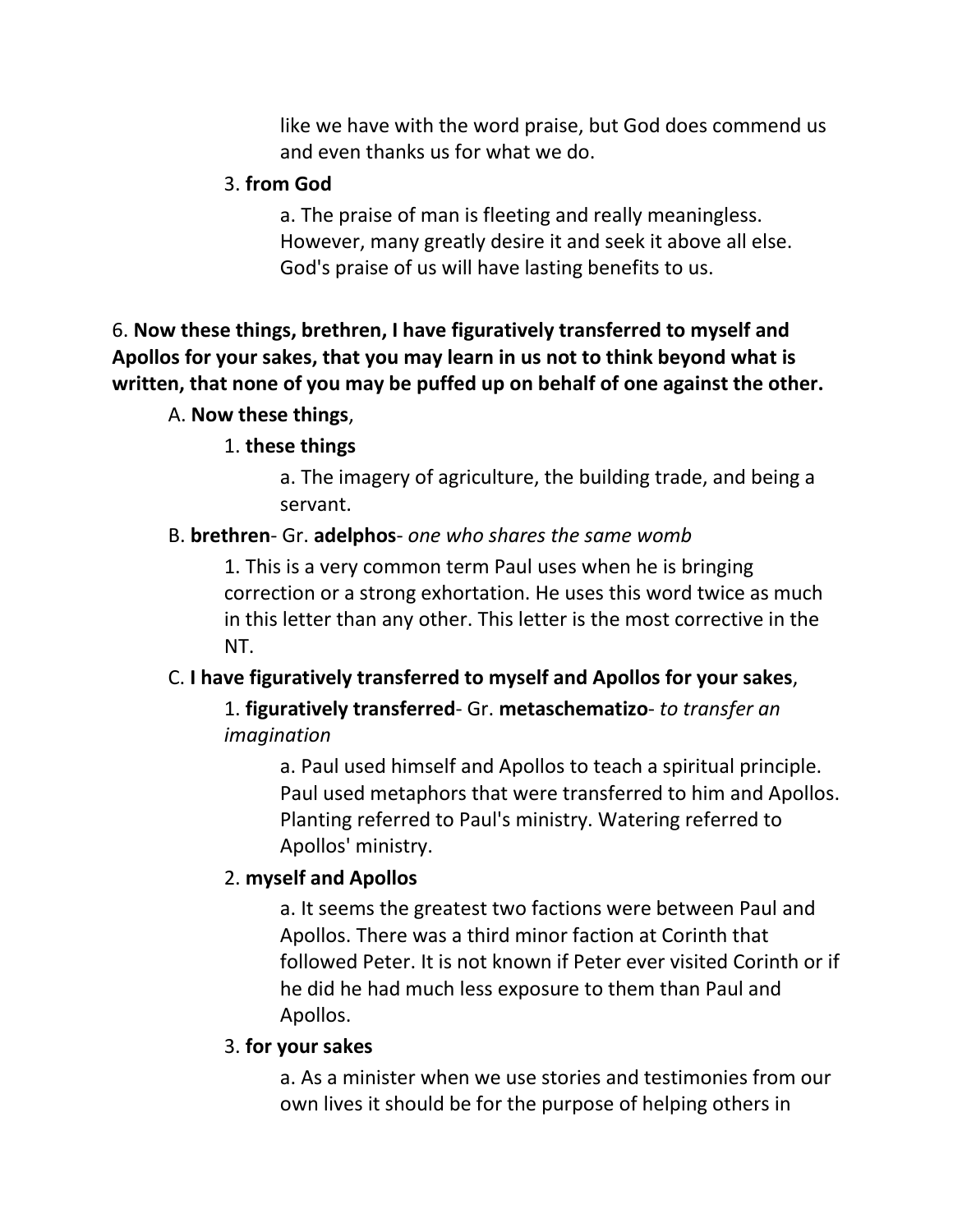similar situations. Unless we are doing that we should keep ourselves out of our sermons.

### D. **that you may learn in us not to think beyond what is written**,

### 1. **learn**- Gr. **manthano**

a. We need to be taught what to look for biblically in a leader and what bounds we need to esteem them within. If we are not taught the Word, we will fall into false standards for measuring people and get into idolatry or disillusionment in looking at ministers. This happens with the world and fleshly Christians with entertainers and sports professionals. There are some Christian stars or mega-stars in the body of Christ. This ought not be. That is idolatry. If those people fall then the people that had them up on their pedestal are devastated and often fall away from the Lord.

#### 2. **think**- Gr. **phroneo**

### 3. **written**- Gr. **grapho**

a. What is written in the Word of God. Many Christians have non-biblical standards for leaders. They may judge a leader on their humor, personality, wit, dress, or various other things. These are not biblical ways to evaluate or esteem a leader. We are to use the standard of Titus 1 and 1 Tim 3 for leaders.

b. The Word of God teaches not to exalt men or put your trust in them. Psa\_146:3; Isa\_2:22; Jer\_17:5-6

### E. **that none of you may be puffed up on behalf of one against the other**

1. **puffed up**- Gr. **phusioo**- *to inflate puff up; met. to inflate with pride and vanity*

a. If something is puffed up it is filled with air. If it is full of a substance it is called stuffed! To be puffed up means you are full of hot air. Paul mentions being puffed up five times in 1 Corinthians. This is a lot of hot air!

b. If you are not full of character and good fruit your are full of hot air.

7. **For who makes you differ** *from another?* **And what do you have that you did not receive? Now if you did indeed receive** *it,* **why do you boast as if you had**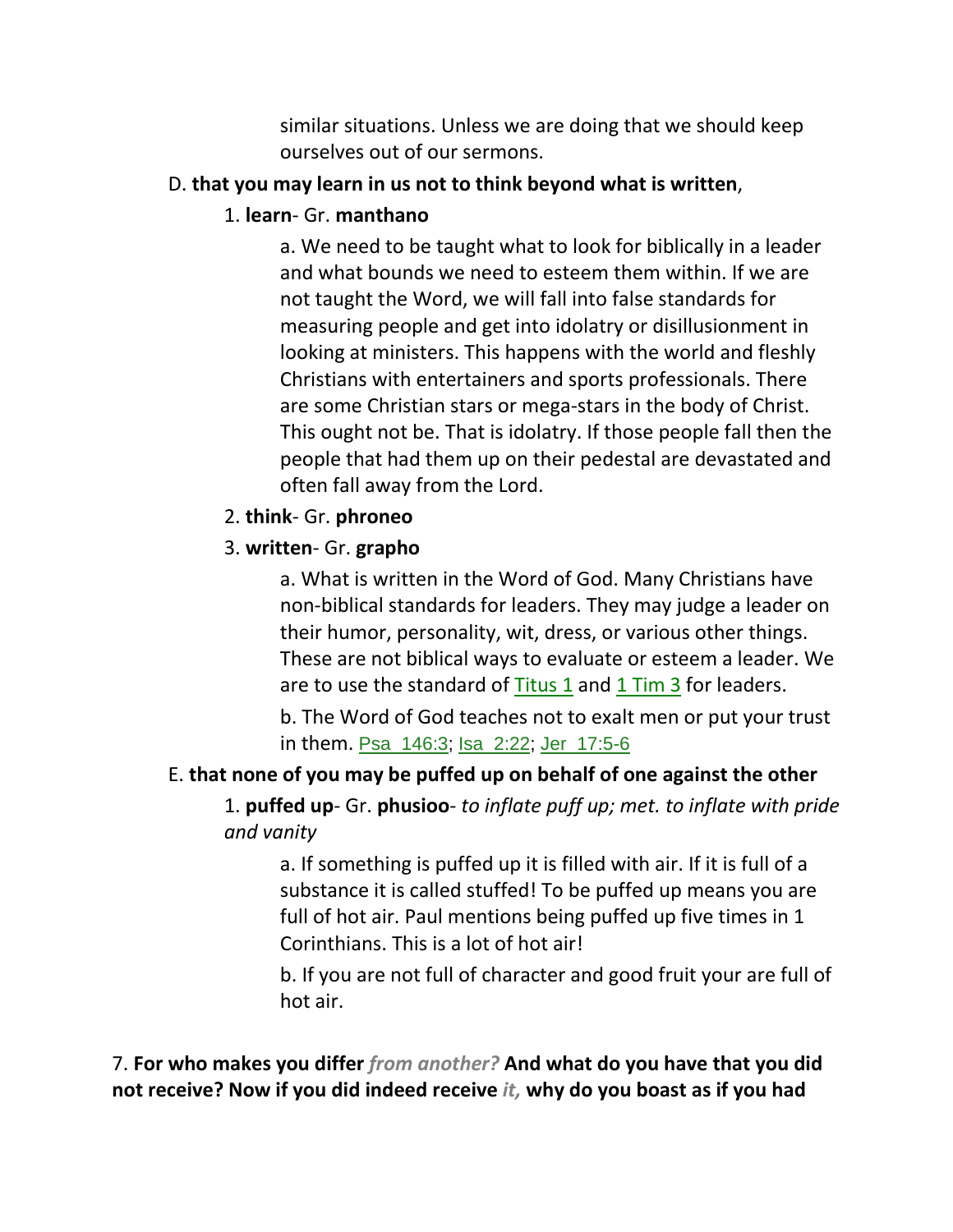#### **not received** *it?*

### A. **For who makes you differ from another?**

## 1. **differ**- Gr. **diakrino**- *to differentiate, to make a distinction*

a. God is what makes us all different. We cannot take credit for how we were made and our differences that make us unique. We all have different gifts and abilities and this is not from us but from God. 1 Cor. 7:7, Rom. 12:6 We are all uniquely made to bless others around us in an unique way.

### B. **And what do you have that you did not receive?**

### 1. **receive**- Gr. **lambano**

a. We came into this world naked and holding nothing. We will leave this earth taking nothing out. Everything we have we have received.

b. No man can receive anything but what comes from God in heaven. John 3:27

### C. **Now if you did indeed receive it,**

### 1. **receive**- Gr. **lambano**

a. It is a delusion to think you are a self-made man or woman. You did not change and feed yourself as a baby. You did not teach yourself what you know. You did not give yourself intellectual capacity or did you make the air you breathe. It is unmitigated gall to say you are self-made man or woman.

## D. **why do you boast as if you had not received it?**

### 1. **boast**- Gr. **kauchaomai**

a. Pride is what makes us forget we are dependent creatures and not self-existent and self-sustaining gods.

### 2. **receive**- Gr. **lambano**

a. This verse uses this word three times. We have received, received, and received as humans. Everything we have received is by the grace of God.

# 8. **You are already full! You are already rich! You have reigned as kings without us—and indeed I could wish you did reign, that we also might reign with you!**

# A. **You are already full!**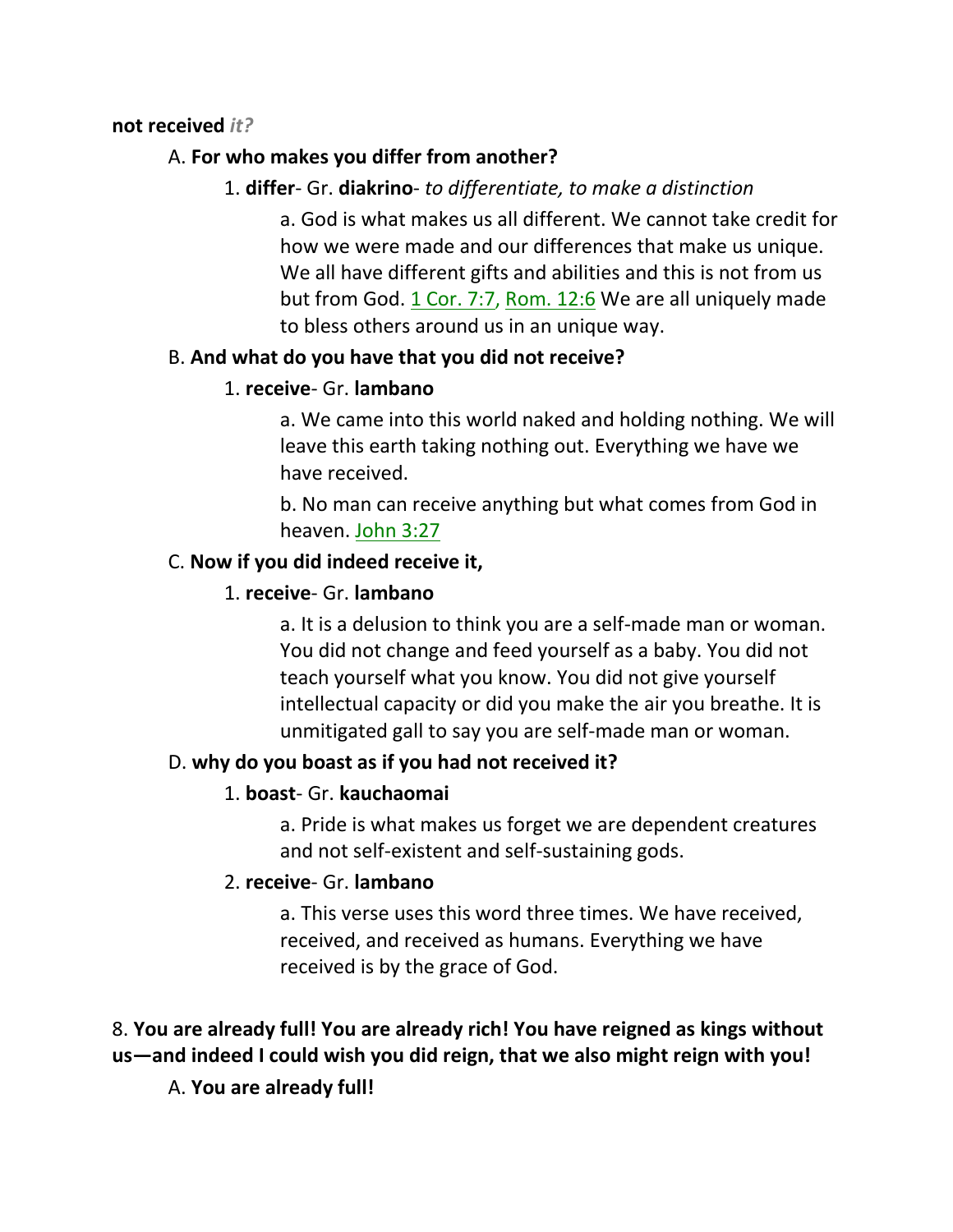#### 1. **already full**- Gr. **korennumi**- *to satiate, sate, satisfy*

a. Those that think they are full now may end up empty. Luke 6:25

#### B. **You are already rich!**

#### 1. **already rich**- Gr. **plouteo**

a. Beware when you think you are rich and your really are poor. Rev. 3:17

#### C. **You have reigned as kings without us**

### 1. **reigned as kings**- Gr. **basileuo**

a. Paul here continues to attack the love of philosophy and philosophers here. Greek philosophers were known to say they were full of wisdom and were the truly rich ones and they alone truly ruled as kings by way of their wisdom. The Corinthians prided themselves of their earthly wisdom and they saw themselves full, rich, and reigning as kings like the philosophers of the day. They looked down on Paul and other teachers of the Word of God has having less wisdom and nobility that they possessed. Paul was knocking them off their high throne here and calling them babies instead of kings.

### D. **and indeed I could wish you did reign,**

1. **wish**- Gr. **ophelon ge**- *would that indeed, where one wishes that a thing be done which probably will not be done*

### 2. **reign**- Gr. **basileuo**

a. The only way we will truly reign in this life is through the righteousness of Christ, not our own wisdom or accomplishments. Rom. 5:17

#### E. **that we also might reign with you**

### 1. **reign**- Gr. **sumbasileuo**

a. This is not the time or age in which Christians are seen as ruling. Jesus is not seen as ruling right now. If He isn't then surely we aren't. We are not above our Master. When Jesus returns we will return with Him and rule and reign with Him. At this time Paul and apostles were seen as the off scouring of the earth and as losers in the eyes of the world. Likewise, Christians are seen much the same way in the eyes of the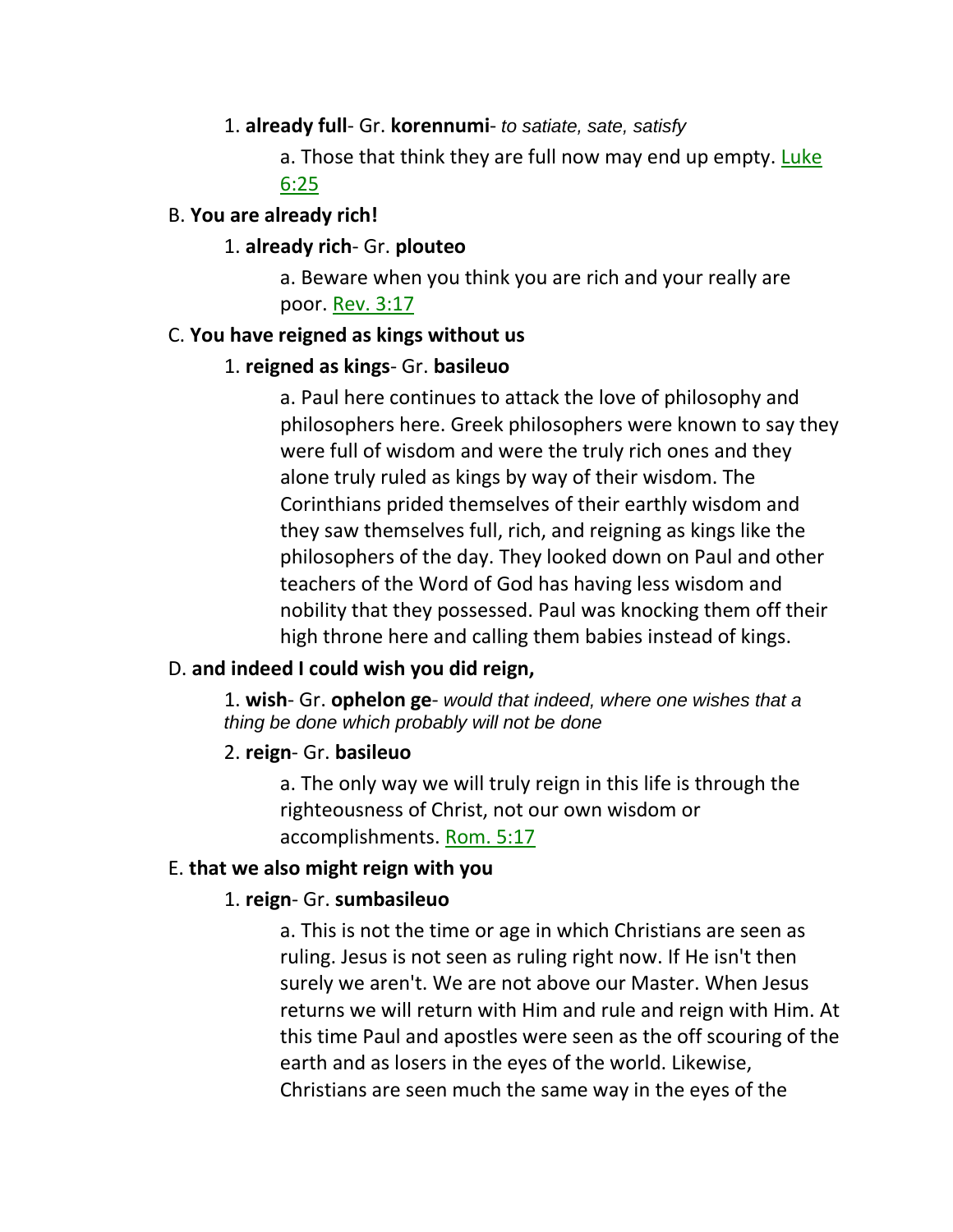world today.

9. **For I think that God has displayed us, the apostles, last, as men condemned to death; for we have been made a spectacle to the world, both to angels and to men.** 

# A. **For I think that God has displayed us,**

# 1. **think**- Gr. **dokeo**- *to seem, to be accounted, reputed*

a. Often things seem a certain way to us due to our circumstances, however, we only know what is true is by the Word of God and Spirit of God.

b. Never judge God's attitude toward you by your circumstances. Judge His attitude towards you by the cross.

c. Other may tell us how they see us but that is not a barometer of truth either.

# 2. **displayed**- Gr. **apodeiknumi**- *to point out, show forth, to expose to view, exhibit*

a. Our life is on display. We often have an incorrect view of how others view us. The Israelites thought the Canaanites saw them as grasshoppers, but really they saw them as conquerors and were afraid of them.

b. If we feel others are viewing us unfavorably then it will affect the way we act towards them. We act unfavorably to them because of our faulty perception which causes them to really view us negatively and act unfavorably toward us, but it did not start with them but us!

# B. **the apostles**- Gr. **ho apostolos**

1. Paul was an apostle. I believe he was one of the 12 apostles of the Lamb. I don't believe Peter was supposed to have a lottery for the opening made by Judas. I believe Paul was God's selection. Paul said he was one as one born out of due time.

# C. **last**- Gr. **eschatos**- *last in time or in place*

# D. **as men condemned to death**,

1. **men**- *not in Greek- omit*

2. **condemned to death**- Gr. **epithantios**- *condemned to death, under sentence of death*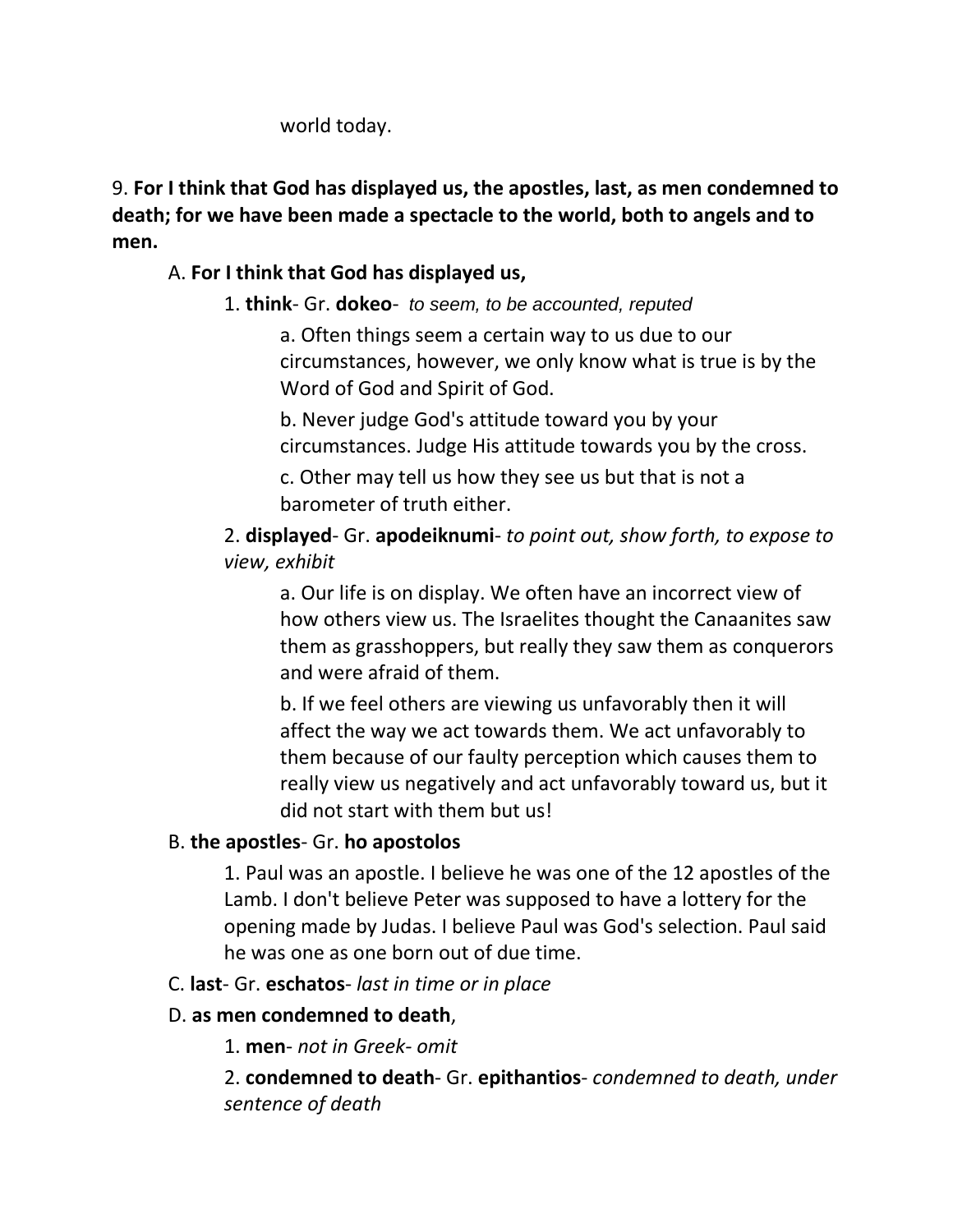a. All of the original apostles of the Lord were martyred except John. It is interesting to note that John was the only one of the twelve disciples that was at the foot of the cross. All others stayed away because of fear. The love of God cast out fear for John and He was there at the foot of the cross to receive the ministry of the Lord's mother. Jesus said those who love their life will lose it and those who lose their life will find it. John knew being a disciple of Jesus that they might catch him there and crucify him as well, but love cast out that fear and empowered him to do what the others could not do in their own strength. It is interesting John was the only one not to lose his life. He died at a ripe old age.

#### E. **for we have been made a spectacle to the world**,

## 1. **made a spectacle**- Gr. **theatron**- *a theater, a place where public games and spectacles are exhibited*

a. As a Christian, and especially as a leader, your life is a theatre for people to view. Let it be a good show! No one likes to go to the show and it be a bad one.

#### 2. **world**- Gr. **kosmos**

a. The world is watching us Christians and looking for an excuse to blame us and our message. We are to live blameless before a crooked and perverse generation.

### F. **both to angels and to men**

#### 1. **angels**- Gr. **angelos**

a. People are not the only ones watching us.  $1$  Peter 1:12, Angels also are watching us and learning about the wisdom of God through the church. Eph. 3:10

### 2. **men**- Gr. **anthropos**

a. Often we are more worried about what people will see about us than God and the angels! **Eph. 6:6** 

# 10. **We** *are* **fools for Christ's sake, but you** *are* **wise in Christ! We** *are* **weak, but you** *are* **strong! You** *are* **distinguished, but we** *are* **dishonored!**

### A. **We are fools for Christ's sake,**

1. **fools**- Gr. **moros**- *dull; foolish*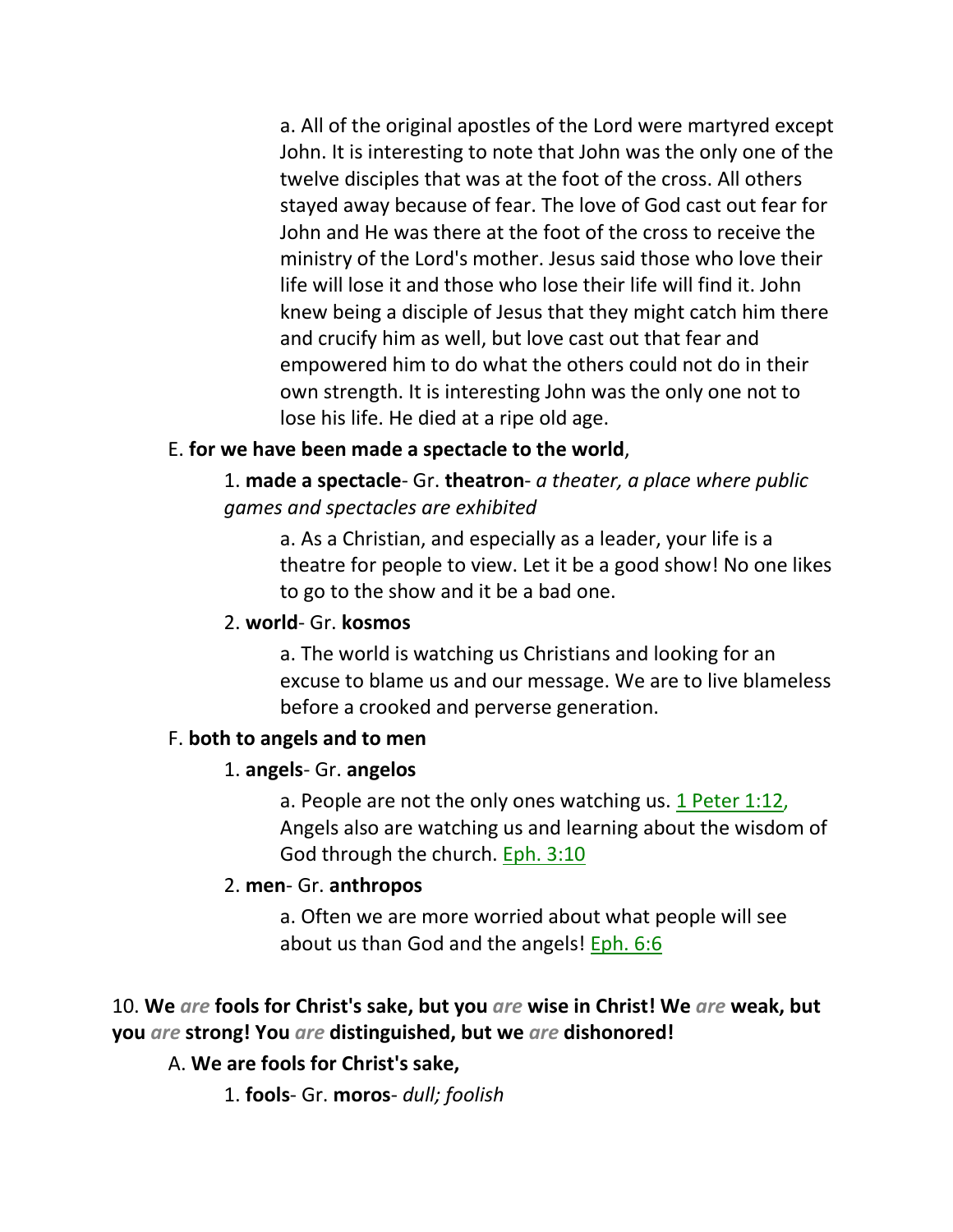### 2. **Christ's sake**

a. Whatever we do for or in behalf of Christ will be richly rewarded by God.

b. To the world we who are putting our trust in God and in the Bible are seen as foolish.

### B. **but you are wise in Christ**,

### 1. **wise**- Gr. **sophos**

a. Paul uses this word 12 times in 1 Corinthians. The Greek philosophers claimed to have superior wisdom. However, the fear of the Lord is the beginning of wisdom.

### C. **We are weak**,

## 1. **weak**- Gr. **asthenes**- *without strength*

a. We are weak in the flesh, but strong in our spirit through the Spirit of grace.

b. Paul had to learn not to trust in his own strength, knowledge, and ability to minister in the power of God. 1 Cor. 2:3

### D. **but you are strong**,

## 1. **strong**- Gr. **ischuros**- *strong, mighty, robust*

a. We can do all things through Christ who strengthens us! Phil. 4:13

## E. **You are distinguished**,

1. **distinguished**- Gr. **endoxos**- *held in good or in great esteem, of high repute, illustrious, honorable, esteemed, notable, glorious, splendid*

a. In Christ we are held in good esteem and a place of high honor by God.

### F. **but we are dishonored**

## 1. **dishonored**- Gr. **atimos**- *without honor*

a. In our flesh and among those in the world we are looked at with no honor.

11. **To the present hour we both hunger and thirst, and we are poorly clothed, and beaten, and homeless.**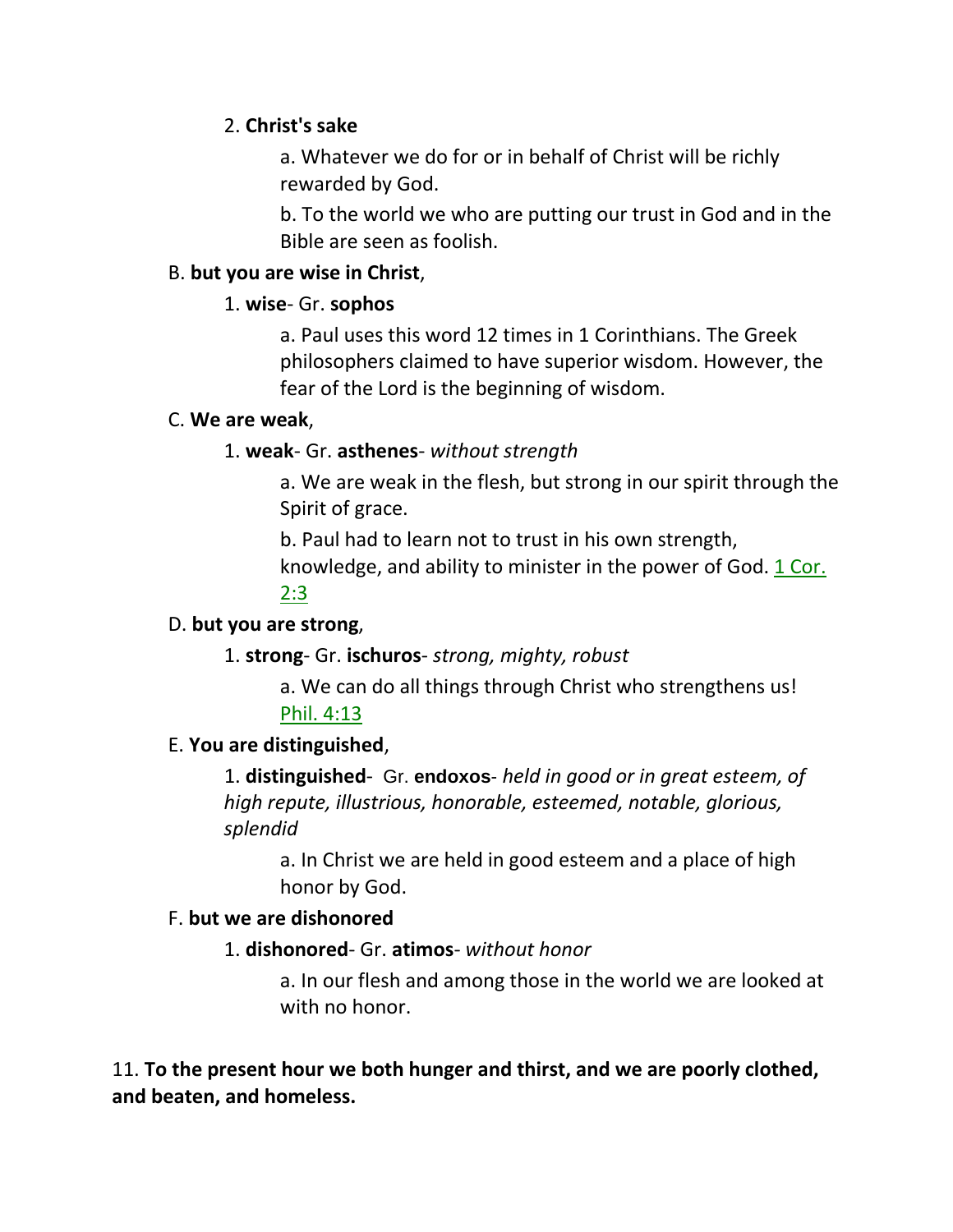### A. **To the present hour we both hunger and thirst,**

# 1. **present hour**- Gr. **arti hora**- *at the present moment, close upon it either before of after; now, at the present juncture*

a. It is important to note that the only reason Paul was facing hunger, thirst, being ill-clad, beaten, and homeless was due to persecution for carrying out his missionary call. 1Co\_9:4; 2Co\_4:8, 2Co\_6:4-5, 2Co\_11:26-27; Php\_4:12, Act\_14:19, Act\_16:23, Act\_23:2; 2Co\_11:23-25; 2Ti\_3:11

b. We are not called to suffer these things as a Christian unless they are directly tied to persecution for our stance of the gospel.

c. We don't really know how strong we are and how mature we are until we face persecution.

2. **hunger**- Gr. **peinao**- *to be exposed to hunger, be famished*

### 3. **thirst**- Gr. **dipsao**

### B. **and we are poorly clothed**,

### 1. **poorly clothed**- Gr. **gumneteuo**- *to be poorly clad*

a. In prison Paul asked that his cloak be sent to him because he was ill-clad in the cold prison cell. 2 Tim. 4:13

### C. **and beaten**,

1. **beaten**- Gr. **kolaphizo**- *to beat with the fist, buffet, to maltreat, treat with excessive force, to punish, afflict*

a. Some of Paul's beatings were not necessary because he was trying to minister to the Jews when he was called to the Gentiles.

b. Paul learned to use his Roman citizenship to get out of some beatings. Acts 22:25

### D. **and homeless**

1. **homeless**- Gr. **astateo**- *to be non-stationary*, *to be unsettled, to be a wanderer, be homeless*

a. Paul was homeless because he was traveling as a missionary. He would stay in other people's homes and lodgings.

b. Jesus basically said the same thing because He also was a traveling minister. Mat\_8:20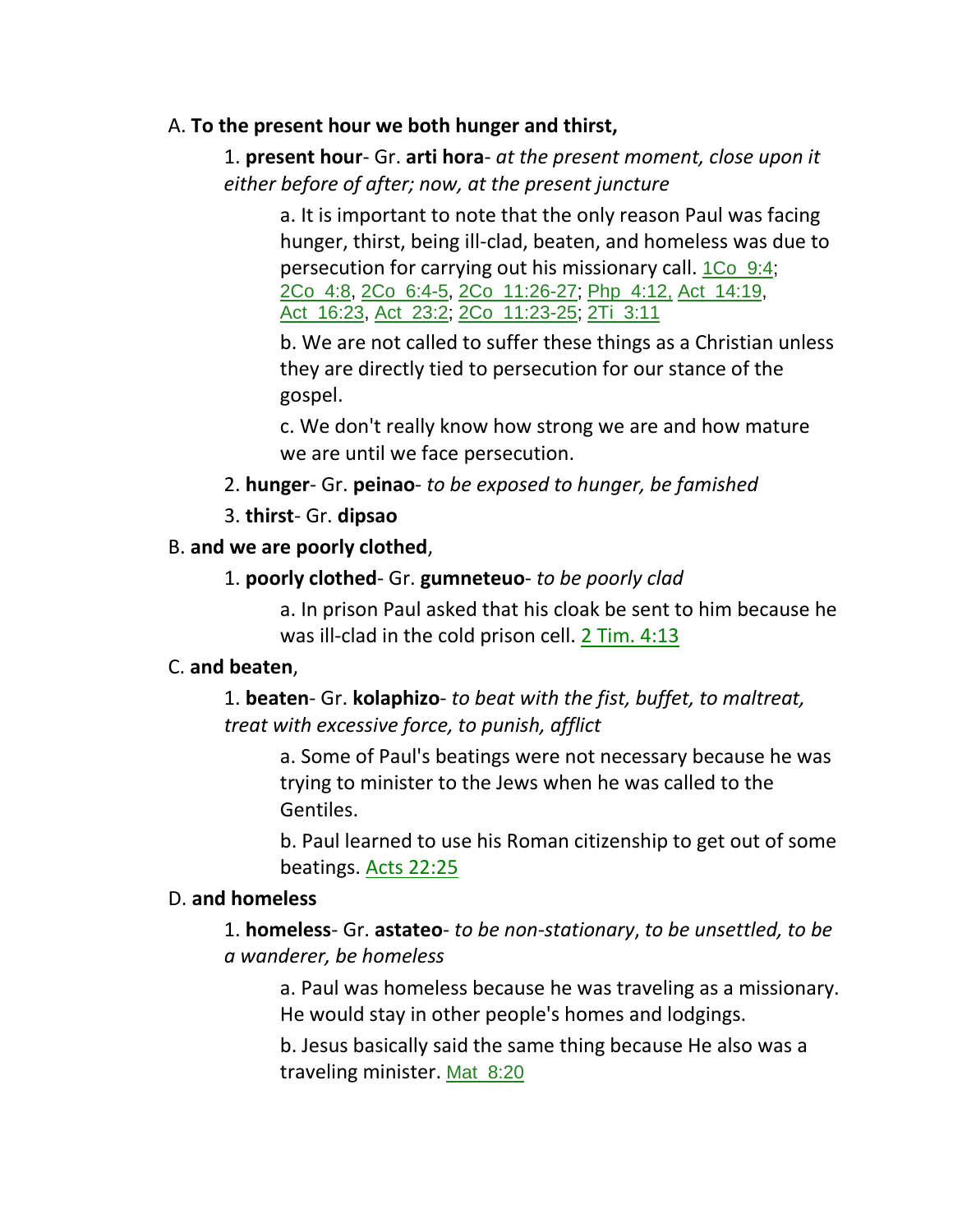## 12. **And we labor, working with our own hands. Being reviled, we bless; being persecuted, we endure;**

### A. **And we labor,**

1. **labor**- Gr. **kopiao**- *to be wearied or spent with labor, faint from weariness, to labor hard*

a. Paul was a tent-maker on the side. He worked at making tents with Aquila while he ministered at Corinth. Acts 18:3 Paul also worked with his own hands in Ephesus. Act\_20:34-35 Paul did the same at Thesslonica. 1Th\_2:9

b. Often the ministry will not be able to provide fully for a minister and they will need to get a side job. When the ministry can support you full time then you still work hard. Full time ministry is not playing golf and taking naps every day. The ministry is spelled W-O-R-K!

c. A full time minister is to labor in the Word and doctrine. 1 Tim. 5:17 He is seen as a workman. 2 Tim. 2:15

### B. **working with our own hands**

### 1. **working**- Gr. **ergazomai**

### 2. **own hands**- Gr. **idios cheir**

a. We need to work with our own hands, not have people do the work for us.

## C. **Being reviled**,

### 1. **reviled**- Gr. **loidereo**- *to reproach, rail at, revile, heap abuse upon*

a. You would think everyone would appreciate you in the ministry if you are fulfilling God's will. That simply is not the case. The enemy uses people to revile you to make you get offended and stop working for the Lord.

### D. **we bless**,

## 1. **bless**- Gr. **eulogeo**- *to speak well of*

a. We can't do this in the strength of our flesh. We can only do this by the power of the Spirit.

### E. **being persecuted**,

## 1. **persecuted**- Gr. **dioko**

a. Here we see the reason Paul faced hunger, thirst,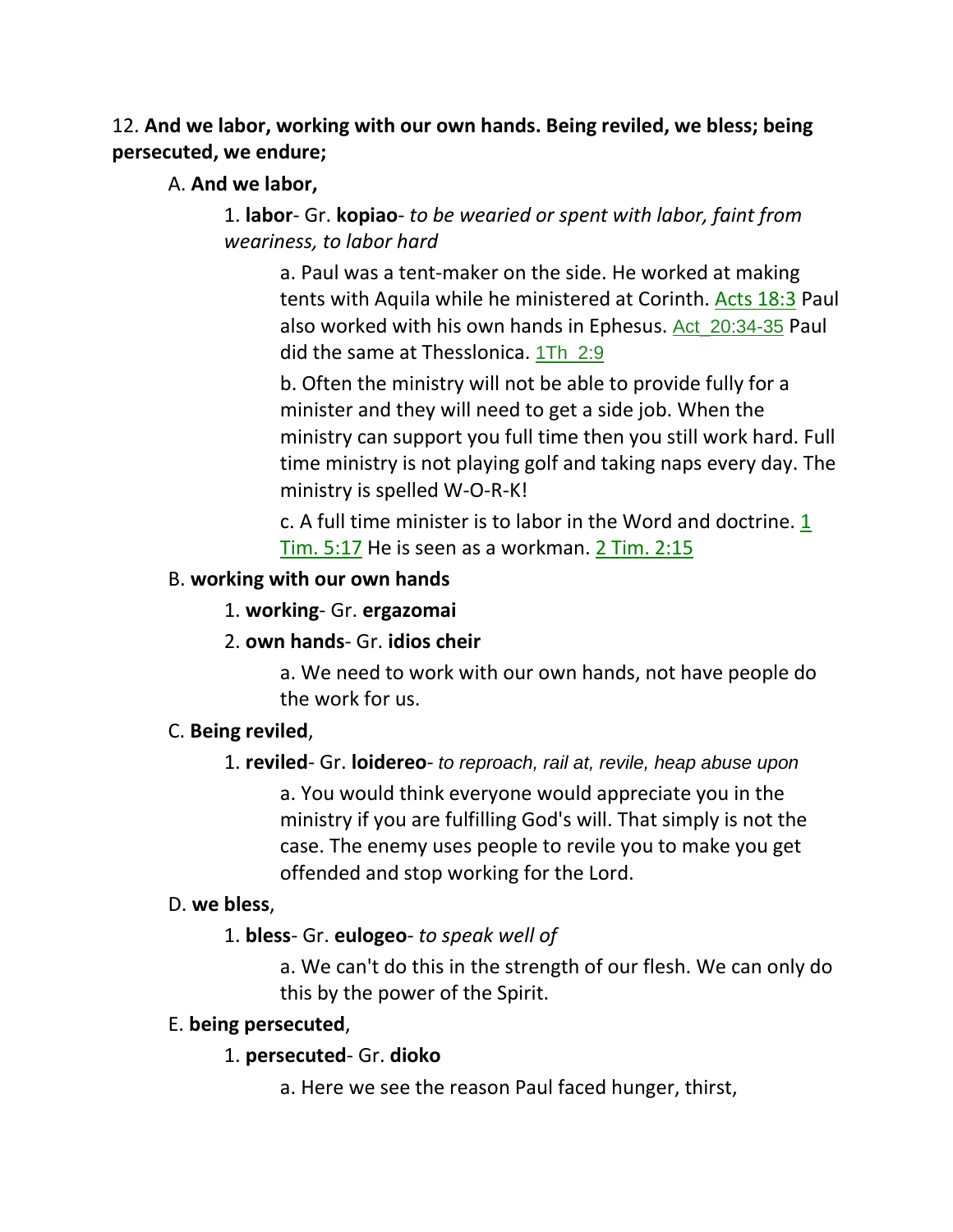nakedness, beating, and homelessness. It was because of persecution. We are redeemed from sin, sickness, and poverty, but we are not redeemed from persecution. Persecution is promised to us if we want to live godly in this life. 2 Tim. 3:12

#### F. **we endure**

1. **endure**- Gr. **anechomai-** *to hold up oneself against, to put up with* a. It is amazing what we can put up with when the joy of the Lord is our strength!

### 13. **being defamed, we entreat. We have been made as the filth of the world, the offscouring of all things until now.**

#### A. **being defamed**,

#### 1. **defamed**- Gr. **blasphemeo**

a. In the ministry you will be blasphemed. Some people will judge your motives and actions in a negative light. They will slander you and tell lies about you. We need to always take the highroad in these situations. God is our defender. We are not called to defend ourselves.

#### B. **we entreat**,

1. **entreat**- Gr. **parakaleo-** *to exhort, encourage, entreat*

#### C. **We have been made as the filth of the world**,

1. **filth**- Gr. **perikatharma**- *something cleaned off all around, that is, refuse, what was thrown away after sweepings around the home; the Greeks used to apply the term "katharmata" to victims sacrificed to make expiation for the people, and even to criminals who were maintained at the public expense, that on the outbreak of a pestilence or other calamity they might be offered as sacrifices to make expiation for the state*

#### 2. **world**- Gr. **kosmos**

#### D. **the offscouring of all things until now**

1. **offscouring**-Gr. **peripsoma**- *to scour or scrub off from around, to remove scum from a tub after many bathings and the dirty water was poured out*

a. Ministry is not always so glamorous!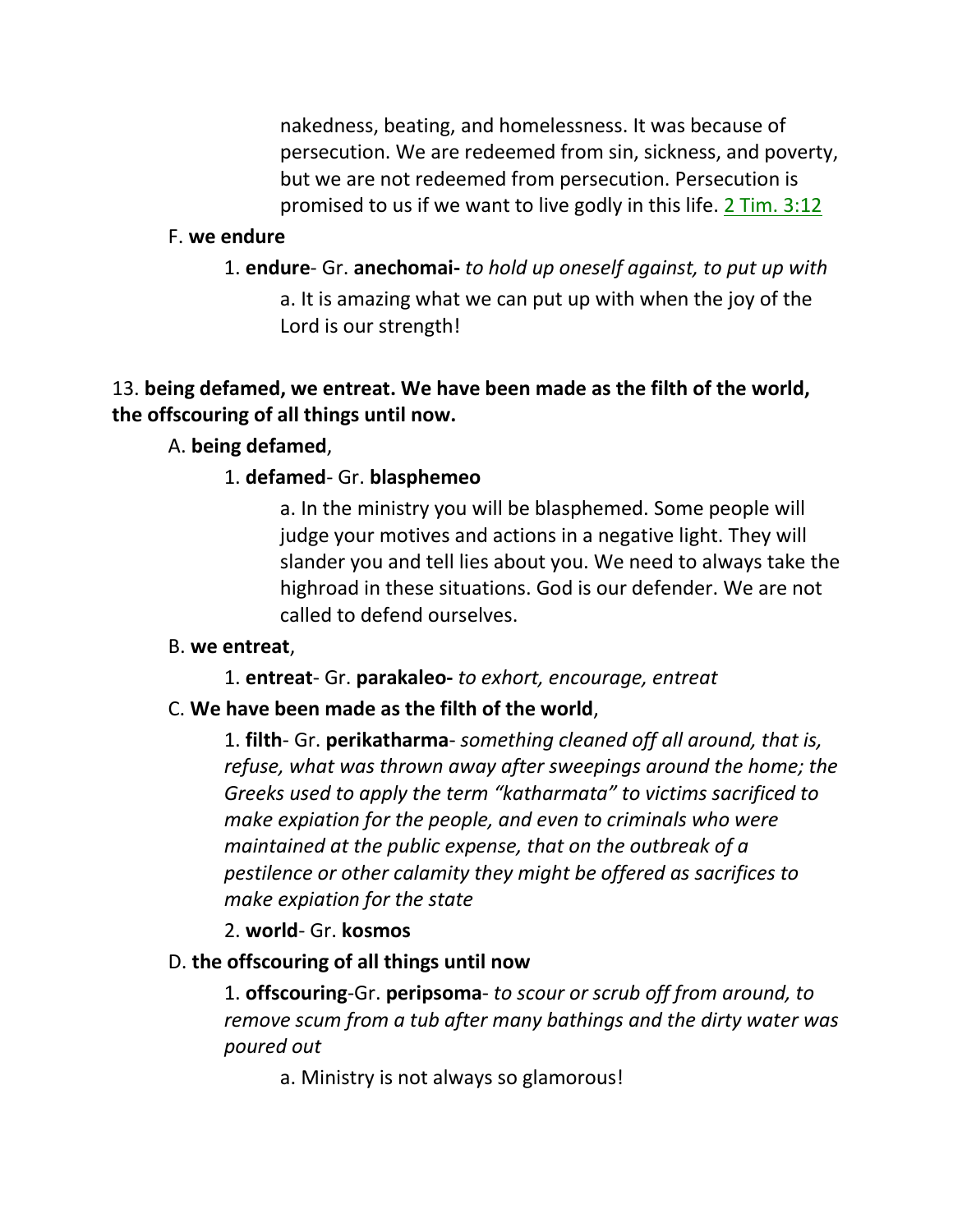- b. Some see ministers as the scum of the earth.
- c. This verse comes from Lam. 3:45.

### 14. **I do not write these things to shame you, but as my beloved children I warn**  *you.*

#### A. **I do not write these things to shame you,**

### 1. **write**- Gr. **grapho**

- a. The main way God's disciplines His children is by His Word. 2 Tim. 3:16, 2 Cor. 7:8
- 2. **shame** Gr. **entrepo** *to turn away in shame*

#### B. **but as my beloved children I warn you**

### 1. **beloved**- Gr. **agapetos**

### 2. **children**- Gr. **teknon**

a. This is a term of endearment that often proceeds correction in the NT.

#### 3. **warn**- Gr. **noutheteo-** *to place in the mind*

a. We warn believers of the dangers of sin and the world by putting the Word of God in their minds. Reminding believers of what the Word says is safe for them. Phil. 3:1

# 15. **For though you might have ten thousand instructors in Christ, yet** *you do* **not**  *have* **many fathers; for in Christ Jesus I have begotten you through the gospel.**

### A. **For though you might have ten thousand instructors in Christ**,

1. **ten thousand**- Gr. **murioi**- *indefinitely, a great number; specifically, μύριοι, a myriad, ten thousand*

a. We have a myriad of teachers in the body of Christ in whom we can receive from, but there are few fathers that will mentor us in our faith and life. You can heap teachers to yourself but if do not have a father [mentor] in your life you can get off base easily.  $2Ti$  4:3

b. As a minister you are not only called to minister to people but to also raise up sons. To raise up a son there is more time spent with them as they can ask questions and learn intimately from their mentor. As a minister you do not have time to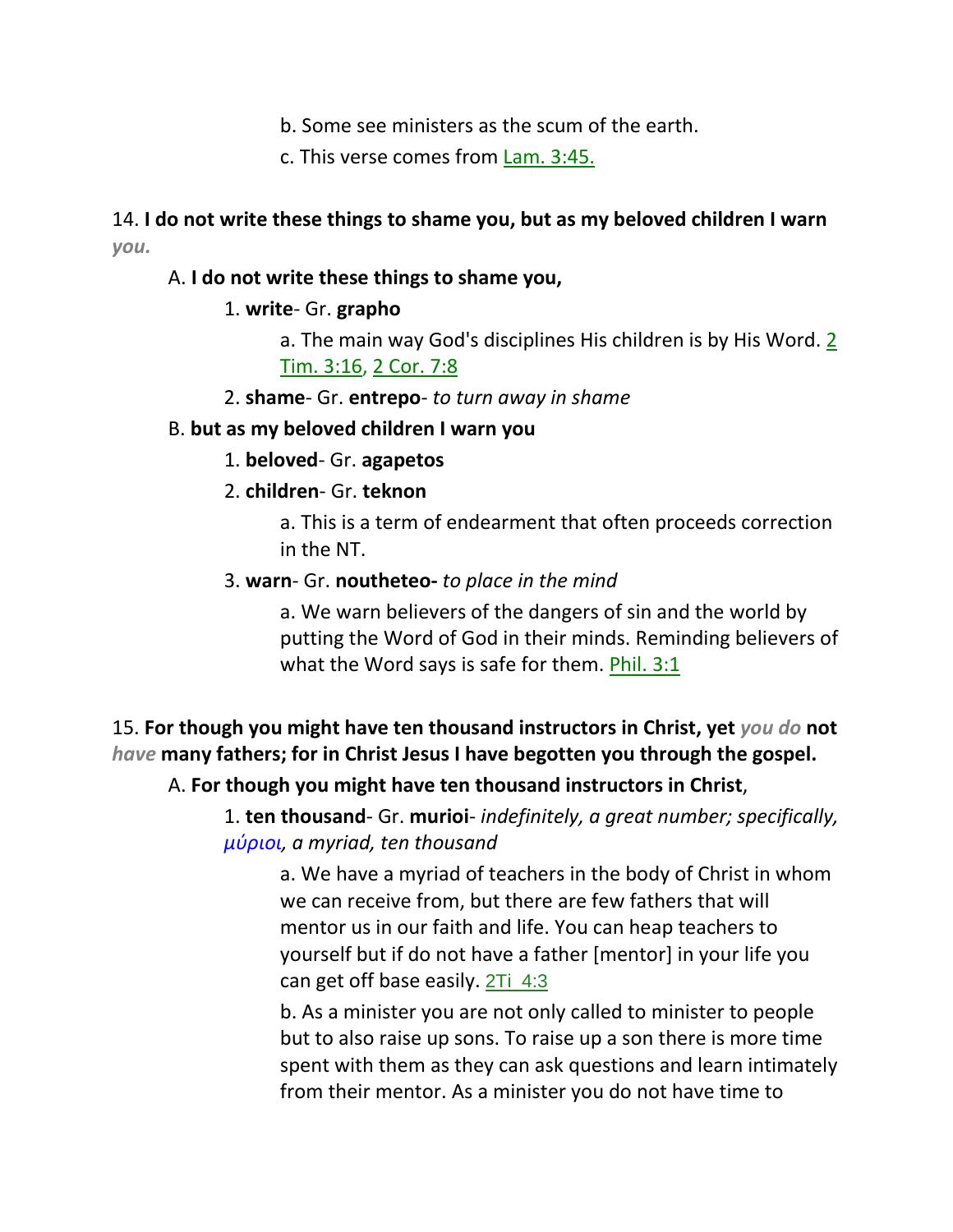mentor everyone, but you have time to mentor some. God will evaluate our ministries not so much on the size and scope of our ministry, but if we raised up sons.

c. Who was a more effective leader- Moses or Joshua? Many would say Joshua because Moses did not go into the Promised Land. However, Moses was because he raised up a son to take over after him. When Joshua died they all went into idolatry.

2. **instructors**- Gr. **paidagogos**-*a pedagogue, childtender, a person, usually a slave or freedman, to whom the care of the boys of a family was committed, whose duty it was to attend them at their play, lead them to and from the public school, and exercise a constant superintendence over their conduct and safety; in NT an ordinary director or minister contrasted with an Apostle, as a pedagogue occupies an inferior position to a parent*

a. A pedagogue would be set over a child to instruct them but did not have necessarily an affection and love for the child like a father would.

#### 3. **in Christ**

a. This refers to Christian teachers in the body of Christ.

#### B. **yet you do not have many fathers**,

#### 1. **fathers**- Gr. **pater**

a. A father plants but teachers water what is planted.

#### C. **for in Christ Jesus I have begotten you through the gospel**.

#### 1. **begotten**- Gr. **gennao**

a. The Corinthians were born again under Paul's ministry.

#### 2. **gospel**- Gr. **euaggelion**

a. The gospel of grace is the only message that can bring forth new birth. The Law could not do this.

b. We are born again by the incorruptible Word of God. 1 Peter 1:23

#### 16. **Therefore I urge you, imitate me.**

A. **Therefore I urge you**,

1. **urge**- Gr. **parakaleo-** *to encourage, beseech, exhort*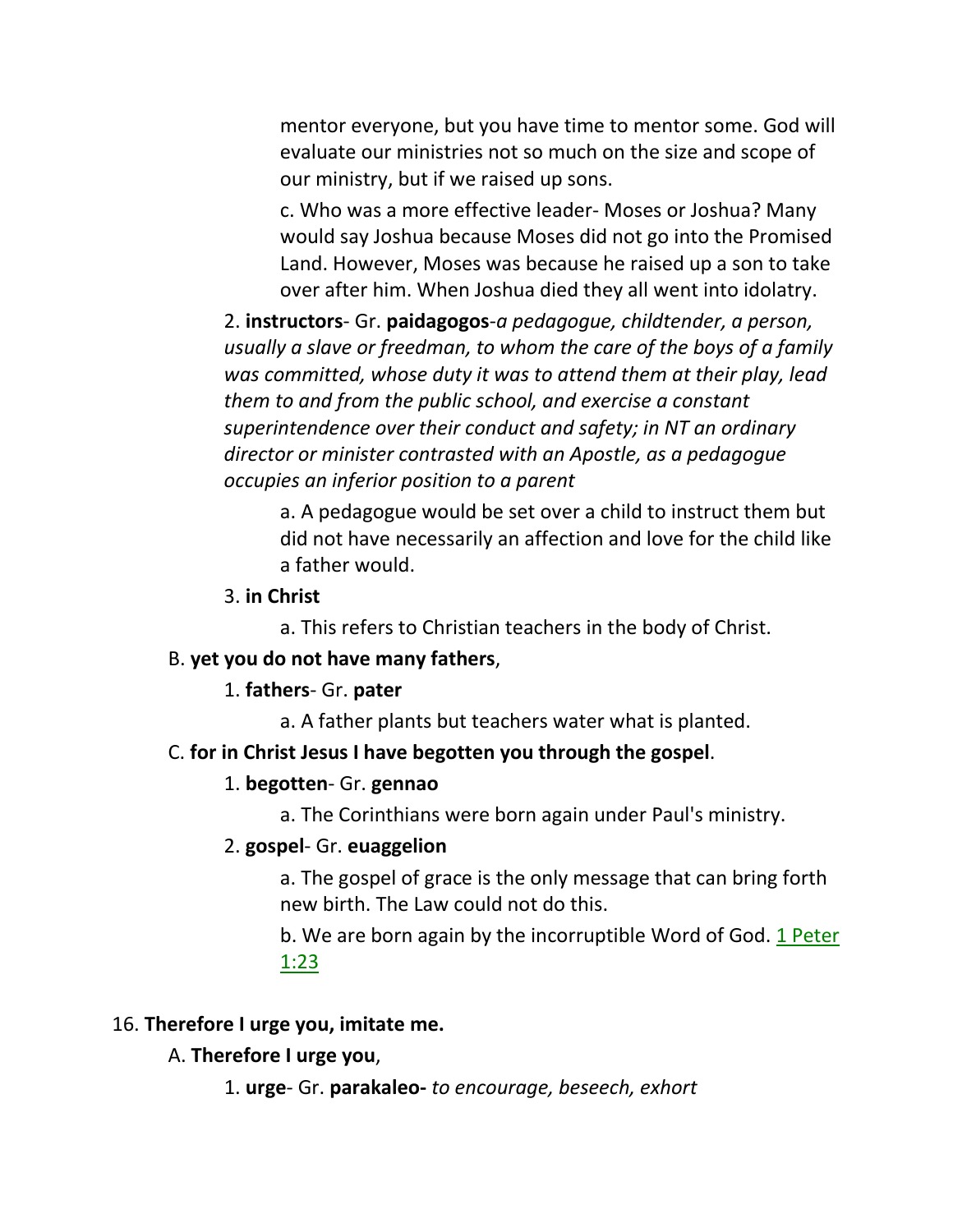a. This word is mainly used in the NT instead of giving sharp commands. Grace beseeches but the Law commands.

### B. **imitate me**

## 1. **imitate**- Gr. **mimetes**- *to mimic, to copy*

a. Usually being mimicked is annoying, but to mimic Christ or a godly leader is a beautiful thing!

b. It is a solemn thing for a minister to say, "Copy me, do what I do". Can you say that to those around you right now? The key to this is for them to follow you AS you follow Christ. 1 Cor. 11:1

c. Paul was not shy about saying this.  $Php_3:17$ ;  $1Th_1:6$ ; 2Th\_3:9

17. **For this reason I have sent Timothy to you, who is my beloved and faithful son in the Lord, who will remind you of my ways in Christ, as I teach everywhere in every church.** 

# A. **For this reason I have sent Timothy to you**,

### 1. **sent**- Gr. **pempo**

a. Paul increased his effectiveness by delegating work to others. He trained them and then sent them.

## 2. **Timothy**- *means one who honors God*

a. Paul sent Timothy to remind the Corinthians of the ways of Paul because he was the most intimate with Paul.

b. What set Timothy apart from most of Paul's ministry staff was that he had a Father/son relationship with him. Timothy got the DNA of Paul and Paul could trust Timothy to convey his heart in all situations.

c. When Paul looked at his staff on who to send to Philippi and who would generally care for them, Paul found no one except Timothy. All others had private ambitions and motives for ministry. Phil. 2:20

d. Timothy stayed faithful to Paul through his life until the end.

# B. **who is my beloved and faithful son in the Lord**,

1. **beloved**- Gr. **agapetos**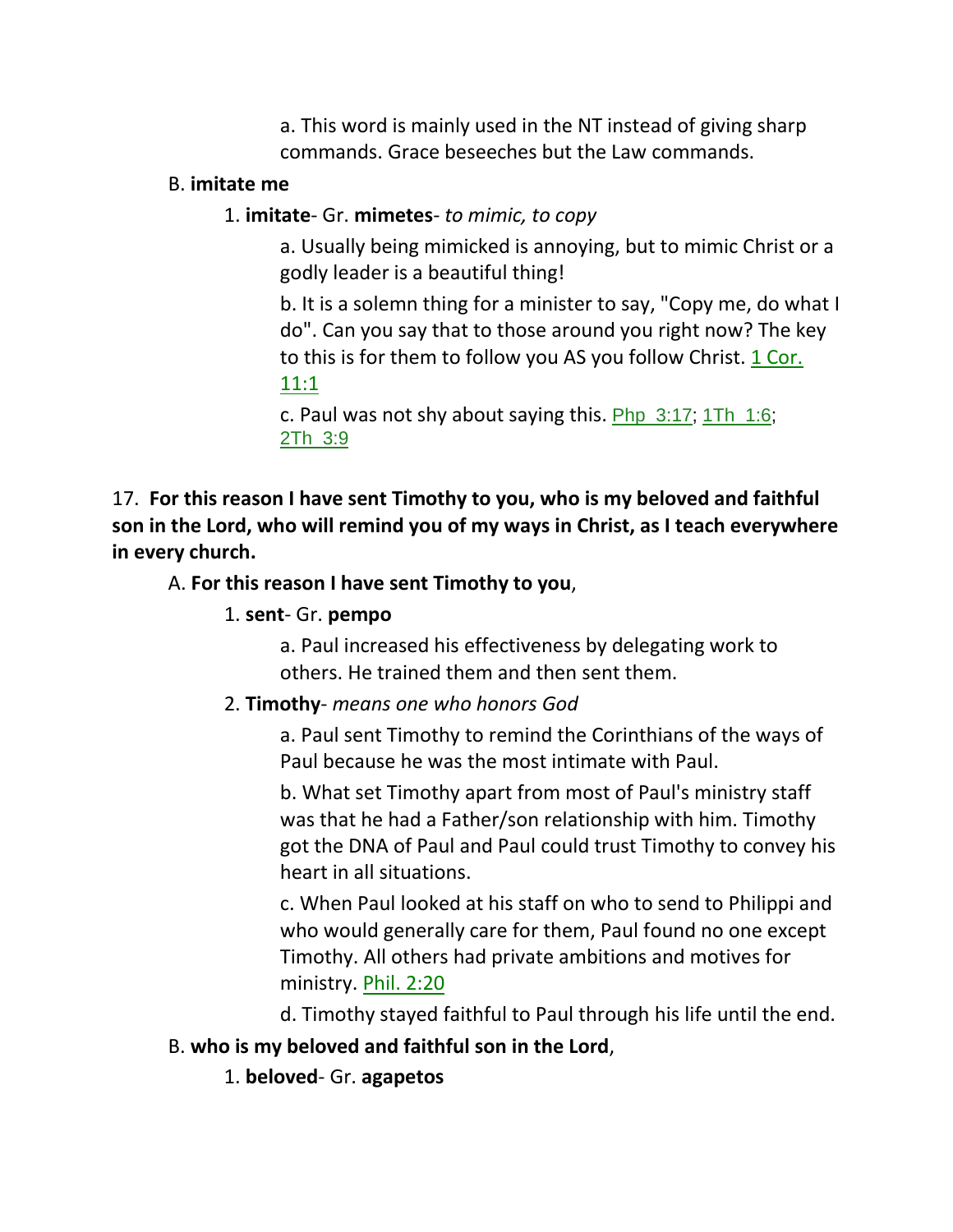a. I wish every pastor and minister had a family first model of ministry like Paul had. Unfortunately many leaders see those under them as mere resources to use, workers to employee, or soldiers to command. Phil. 2:25

2. **faithful**- Gr. **pistos**

## 3. **son**- Gr. **teknon**

a. Timothy was born again under Paul's ministry in Galatia.

# C. **who will remind you of my ways in Christ**,

# 1. **remind**- Gr. **anamimensko**

a. Christian failure comes from either ignorance of the things of God or forgetting them.

# 2. **ways**- Gr. **hodos**

a. There are **ways** in Christ not just **a way** in Christ. There are keys to the kingdom, not a key to the kingdom. You cannot rely on one formula to navigate the Christian life, you need to trust in the leading of the Holy Spirit and all of the Word of God to navigate it successfully. Our flesh would like just one key and one way because then we could master the Christian life and control God in a sense.

## 3. **in Christ**

a. This is referring to spiritual ways not natural ones.

# D. **as I teach everywhere in every church**

# 1. **teach**- Gr. **didasko**

a. Paul's focus was on first living the truth and then teaching it. He modeled the Word before he taught it. Acts 20:20

## 2. **every**

a. Every church needs the same thing. They need the Word modeled and taught.

# 3. **church**- Gr. **ekklesia**- *called out ones*

# 18. **Now some are puffed up, as though I were not coming to you.**

# A. **Now some are puffed up,**

- 1. **puffed up** Gr. **phusioo** *to inflate, to blow up*
	- a. Those in pride are full of hot air.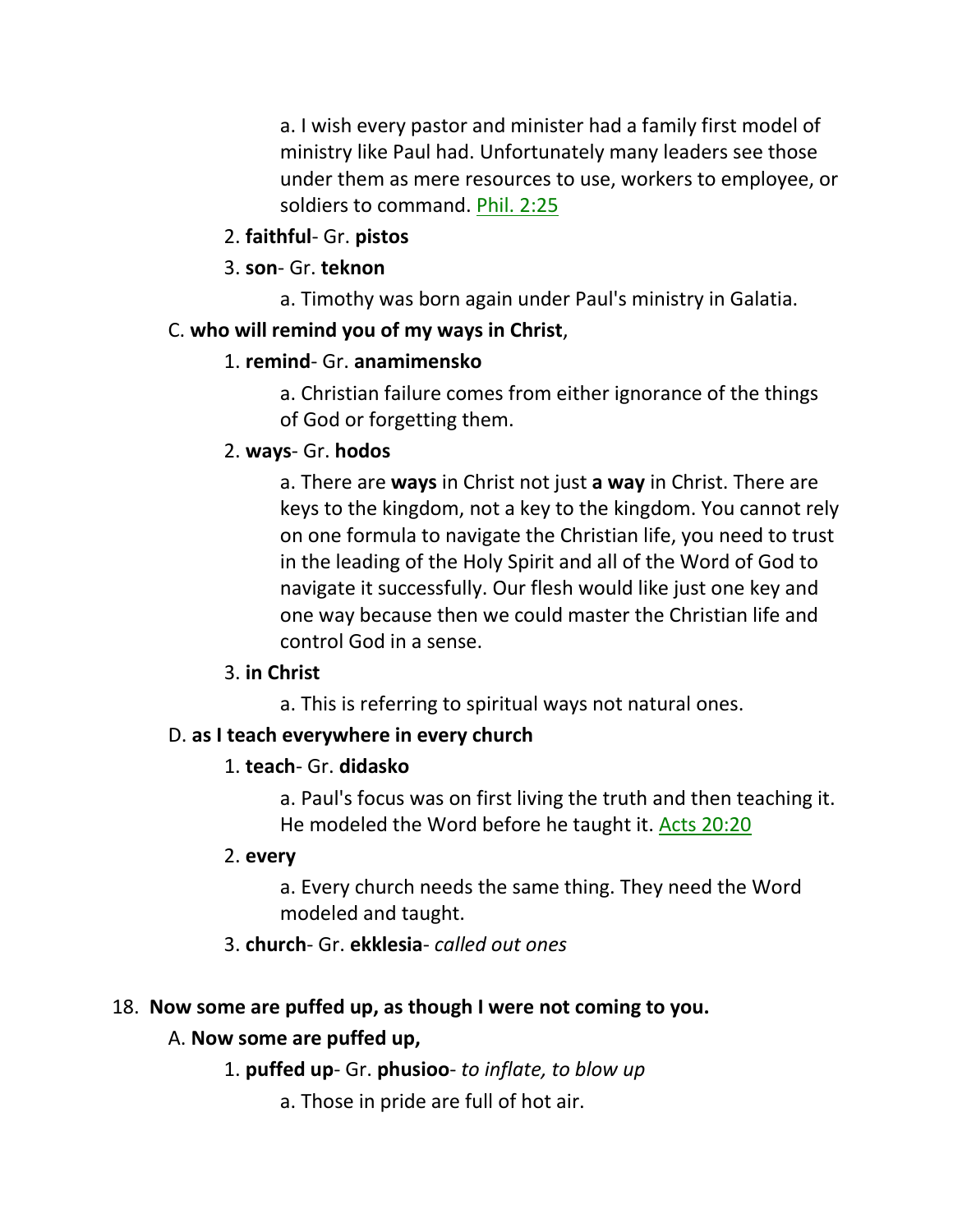### B. **as though I were not coming to you.**

### 1. **coming**- Gr. **erchomai**

a. Many are big shots when you are not face to face with them, but shrink back down to size when confronted face to face.

b. It is amazing how bold people get in emails, Facebook, and Twitter. They say things they never would to someone face to face.

# 19. **But I will come to you shortly, if the Lord wills, and I will know, not the word of those who are puffed up, but the power.**

### A. **But I will come to you shortly,**

### 1. **come**- Gr. **erchomai**

a. Overall, Paul will visit the Corinthians three times. 2 Cor. 13:1

### 2. **shortly**- Gr. **tacheos**

a. We find in 2 Corinthians Paul was delayed from coming to them as soon as he had expected due to circumstances.

### B. **if the Lord wills,**

### 1. **wills**- Gr. **thelo**

a. This should be our attitude in regards to our future plans. James 4:13

### C. **and I will know,**

1. **know**- Gr. **ginosko**- *to know by experience*

a. Only a mature person can determine maturity levels.

### D. **not the word of those who are puffed up**,

1. **word**- Gr. **logos**

2. **puffed up**- Gr. **phusioo**

### E. **but the power**

### 1. **power**- Gr. **dunamis**- *force, power, might*

a. It takes spiritual power to bear Christian fruit- Gal. 5:22-23. If you have no fruit then all that is left is words.

b. Our maturity can be seen not heard. We are children of the light and are to walk in the light. Light is seen not heard.